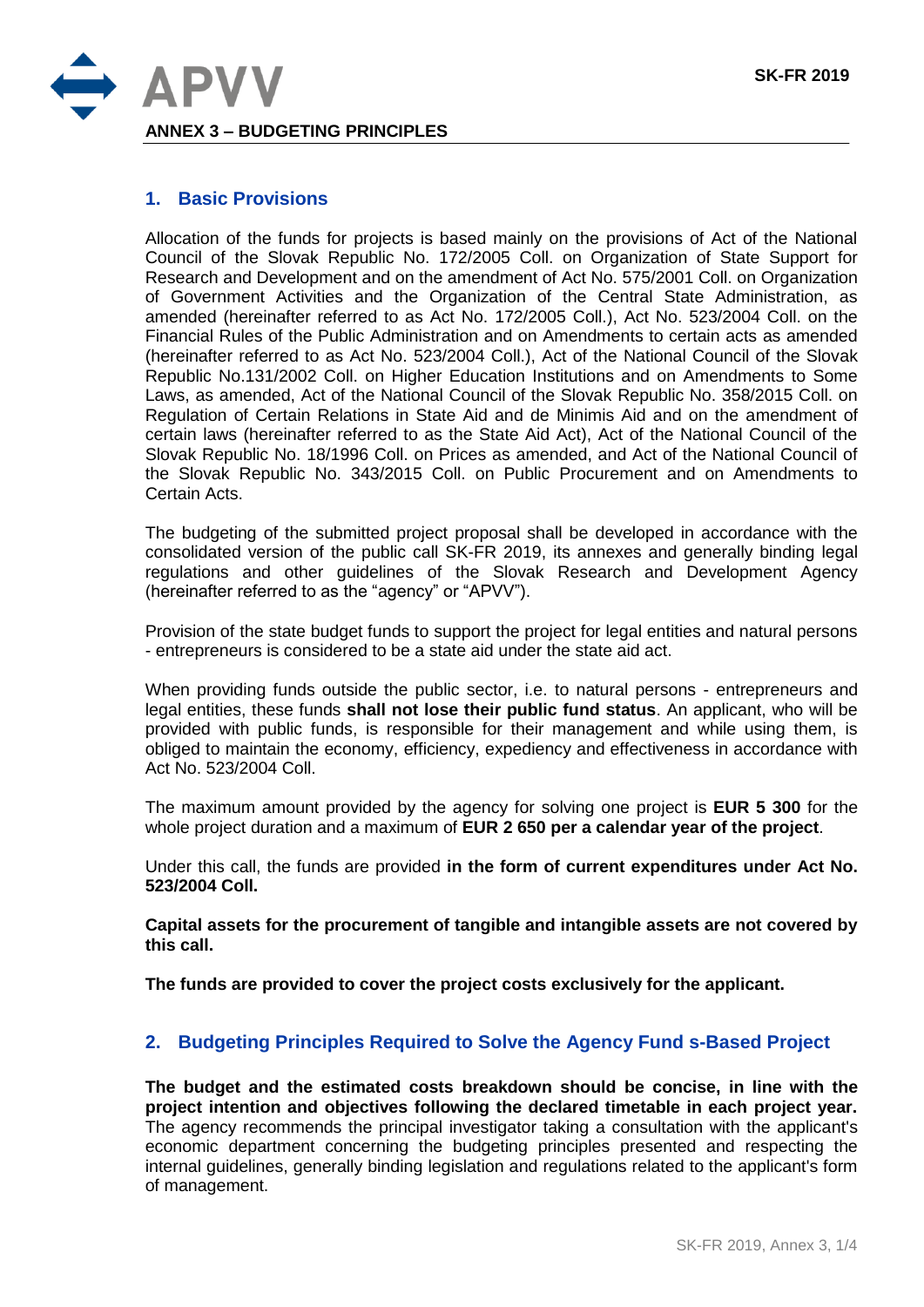Amounts in the project budget and the estimated costs breakdown for each project year shall be reported **in whole EUR.** 

The estimated costs breakdown covered by the agency, should be developed so the reasoning proves their **direct relation to the objectives of the project in solution.**

### **2.1 Eligible Costs**

Eligible costs within the bilateral cooperation are the reimbursements pursuant to Act No. 283/2002 as amended and other expenses demonstrably related to the project solution.

As part of the project budgeting, it is possible to plan the estimated project-related cost items and sub-items in the structure and limits as below.

**01 Total planned costs** are the costs of the activities demonstrably directly related to the project.

#### **02 Travel and subsistence costs**

They represent the costs spent on domestic and foreign business trips, made **on the territories of Slovakia and the partner country**, which are demonstrably related directly to the project solution related **exclusively to the Slovak nominal RTMs** up to the amount as entitled under Act No. 283/2002 Coll. as follows:

- travel costs (travel tickets, air tickets, use of service vehicles, fuel and the necessary costs of transporting by taxi in justified cases);
- accommodation costs;
- subsistence costs;
- documented necessary extra costs (visa, conference fees, travel health insurance abroad, tolls/fees and parking fees demonstrably related to the business trip covered within the project solution, compulsory and recommended vaccination, etc.).

Costs of **domestic and** foreign **scientific conferences** for the **Slovak RTMs** are conditioned by their **personal attendance** at a conference, including presentation of their contribution, which needs to be published in a conference publication.

**The pocket money** provided to Slovak researchers in their foreign business trips **is not an eligible cost.**

An estimate of the expected costs **may be in breakdowns on domestic and foreign business trips indicating the expected number of trips, participants and focus (e.g. domestic conferences, foreign conferences, expert seminars, working meetings).** Expected costs breakdown is given in the light of the information known at the time the application is prepared, and the breakdown **must show a direct relevance** to the project solution.

#### **03 Other expenses**

They represent the costs of project-related material and / or services of at least EUR 100, and at the same time, they may not exceed **20% of the total project costs provided by the agency in each financial year.**

Other expenses include:

- costs of **the material** directly related to the project, mostly as they follow:
	- operating machines, instruments, equipment, technics and tools;
	- laboratory animals and feed:
	- special machines, instruments, equipment, technics and tools;
	- information technologies;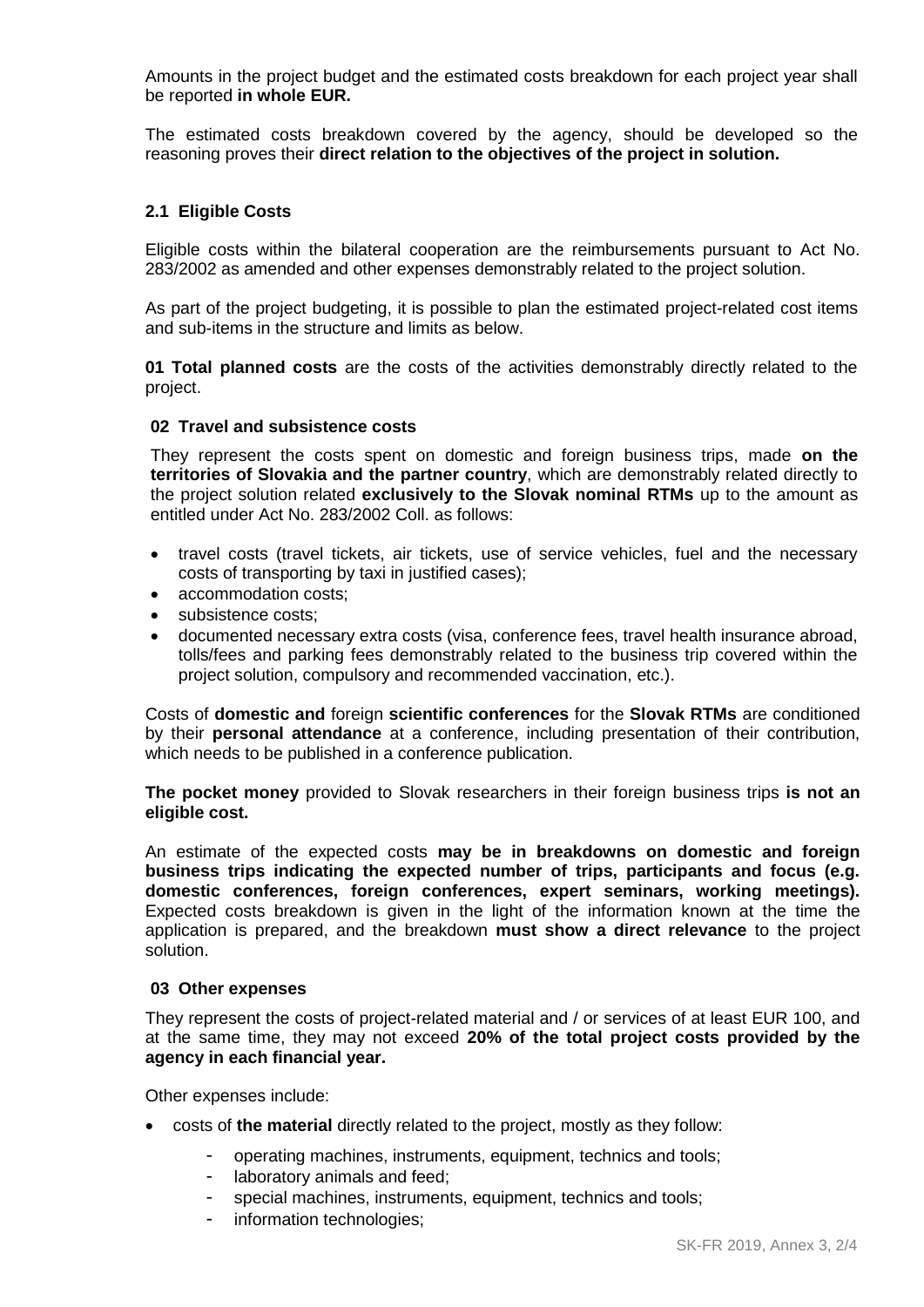- purchase of software and licenses;
- general material (paper, toner, etc.);
- specific material;
- purchase of books and magazines
- costs of the services directly related to the project solution provided by natural persons (not by the research team members), and/or natural persons (entrepreneurs) and legal persons, mostly as they follow:
	- rental costs and repairs of the instrumentation used for the project solution;
	- costs of courier services and shipping;
	- the cost of renting the space to solve the project:
	- the cost of subscriptions to magazines, licenses, rental of bottles, rental of equipment, access to databases, etc., **the performance period of which applies exclusively to the given financial year;**
	- costs associated with the publishing the project results **exclusively to the expert public** (e.g. publication of an article in a scientific journal, preparing and printing the poster, a fee favoured by the conference organiser solely for the purpose of publishing the results in a conference publication without personal attendance);
	- costs related to preparation of the book publication, monograph, etc. (text wrapping, graphic layout, proofreading, reviews, etc.) for their publishing and printing in a maximum of 101 pieces, while may not be used for commercial purposes;
	- research, analysis, expert consultation and special measurement costs related to the project's activities;
	- the cost of organising conferences (including publishing and printing a conference volume for the conference participants), seminars and other working meetings, while no promotion, popularization and advertising costs are eligible;
	- management fees of the bank account to which the funds have been provided by the agency under the terms and conditions, and the fees related to payments for the direct project activities.

Material item may not include costs of tangible and intangible **fixed assets**, i.e. capital expenditures.

The breakdown of the costs item **shall identify the expected type of material, quantity, amount of the planned costs**, description of which proves a direct line to the project activities.

# **2.2 Ineligible Costs**

Ineligible costs are all the costs that go beyond the conditions set out in **subchapter 2.1 Eligible costs**. Also all costs contrary to the relevant provisions of Act No. 172/2005 Coll. are considered ineligible costs, for example:

- reimbursements related to a business trip to a non-partner country;
- any costs incurred for members of a foreign research team;
- costs of value added tax in case of VAT payers;
- various membership fees in domestic and foreign organisations (the fee can only be accepted if connected to admission fees of libraries, to a discount for the purchase of, for example, literature and magazines necessary for the project solution), respectively with a discount on the conference fee within the project conference/project-funded conference;
- fees for usual trainings, courses and seminars (e.g. language, statistical, computer courses, courses in personal development, etc.);
- costs of popularisation and promotion activities and of activities irrelevant to the research project activities (cost of the project's website);
- costs of printing monographs, book publications, textbooks, course literature, etc. for commercial purposes;